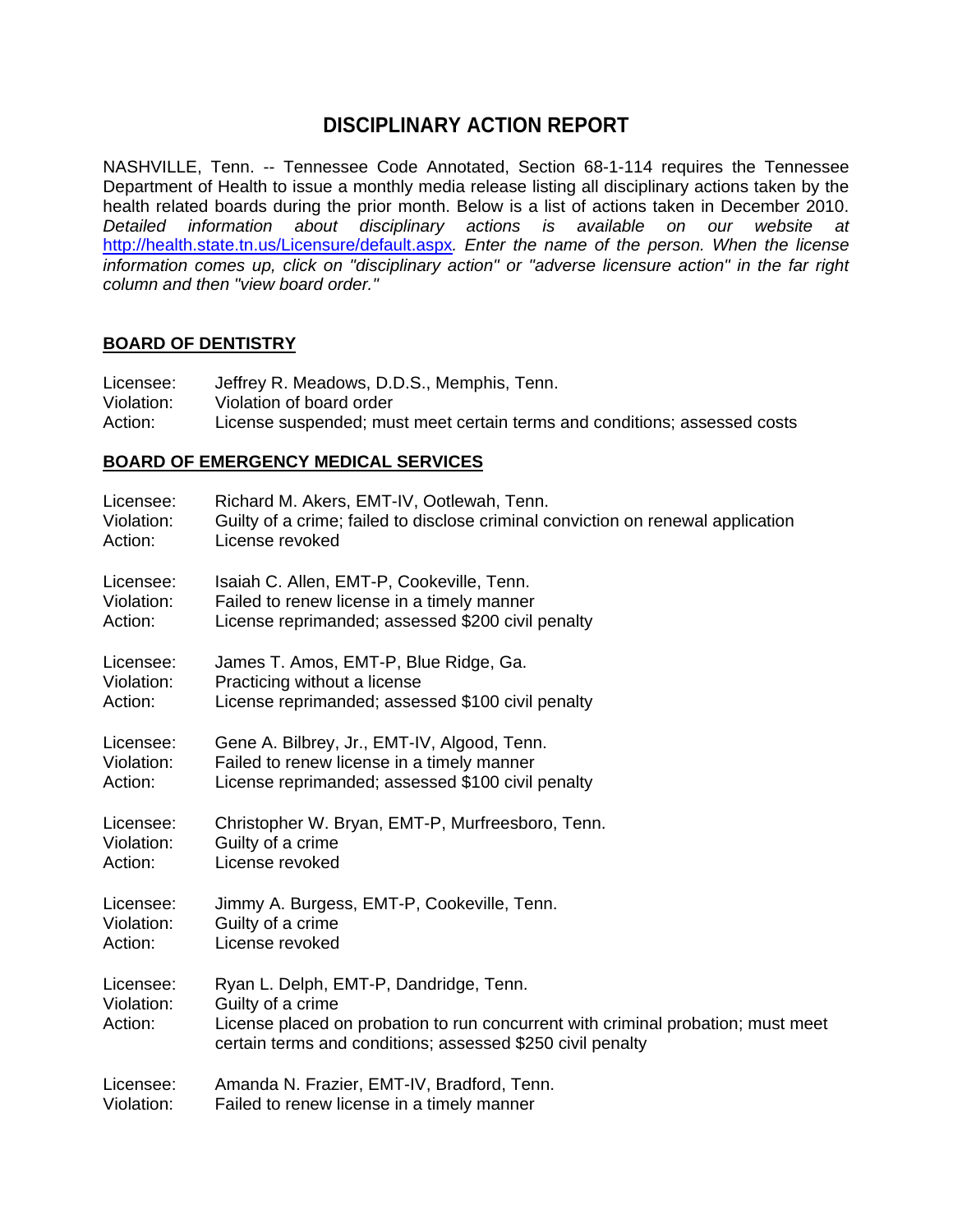| Action:                            | License reprimanded; assessed \$600 civil penalty                                                                                                                                                                                                       |
|------------------------------------|---------------------------------------------------------------------------------------------------------------------------------------------------------------------------------------------------------------------------------------------------------|
| Licensee:                          | Jack L. Kilpatrick, EMT-IV, Horn Lake, Miss.                                                                                                                                                                                                            |
| Violation:                         | Positive drug screen                                                                                                                                                                                                                                    |
| Action:                            | License suspended; must meet certain terms and conditions                                                                                                                                                                                               |
| Licensee:                          | Terry M. Lee-Vickers, EMT-P, Memphis, Tenn.                                                                                                                                                                                                             |
| Violation:                         | Guilty of a crime                                                                                                                                                                                                                                       |
| Action:                            | License revoked                                                                                                                                                                                                                                         |
| Licensee:                          | Johnny C. Sexton, EMT-P, McKenzie, Tenn.                                                                                                                                                                                                                |
| Violation:                         | Engaging in unethical practices or conduct                                                                                                                                                                                                              |
| Action:                            | License placed on probation for one year; must meet certain terms and conditions                                                                                                                                                                        |
| Licensee:                          | Stephen D. Sparks, EMT, Millington, Tenn.                                                                                                                                                                                                               |
| Violation:                         | Positive drug screen                                                                                                                                                                                                                                    |
| Action:                            | License suspended; must meet certain terms and conditions                                                                                                                                                                                               |
| Licensee:<br>Violation:<br>Action: | Donna R. Strickland, EMT-P, Brighton, Tenn.<br>Failure to maintain accurate patient records; abandoning or neglecting a patient<br>requiring emergency care following assumption of duty<br>License reprimanded; must meet certain terms and conditions |

## **BOARD OF MASSAGE THERAPY**

| Licensee:<br>Violation:<br>Action:                                       | Stephanie L. Custer, L.M.T., Bellevue, Tenn.*<br>Failed to renew license in a timely manner<br>Assessed \$800 civil penalty                                                                                                                                                                                                                                                                                                                     |
|--------------------------------------------------------------------------|-------------------------------------------------------------------------------------------------------------------------------------------------------------------------------------------------------------------------------------------------------------------------------------------------------------------------------------------------------------------------------------------------------------------------------------------------|
| Licensee:<br>Violation:<br>Action:                                       | Elizabeth A. Eaton, L.M.T., Fayetteville, Tenn.*<br>Failed to properly maintain sufficient continuing education credits<br>Assessed \$675 civil penalty; must submit proof of 21 hours of continuing education<br>credits with an additional six hours before the end of the current two year continuing<br>education period                                                                                                                    |
| Licensee:<br>Violation:<br>Action:                                       | Shelly S. Fuller, L.M.T., Sparta, Tenn.*<br>Failed to properly maintain sufficient continuing education credits<br>Assessed \$275 civil penalty; must submit proof of five hours of continuing<br>education credits with an additional six hours before the end of the current two year<br>continuing education period                                                                                                                          |
| Licensee:<br>Violation:<br>Action:<br>Licensee:<br>Violation:<br>Action: | Heather N. Hershman, L.M.T., Manchester, Tenn.*<br>Failed to renew license in a timely manner<br>Assessed \$100 civil penalty<br>Holly R. Law, L.M.T., Bartlett, Tenn.*<br>Failed to properly maintain sufficient continuing education credits<br>Assessed \$675 civil penalty; must submit proof of 21 hours of continuing education<br>credits, an additional six hours before the end of the current two year continuing<br>education period |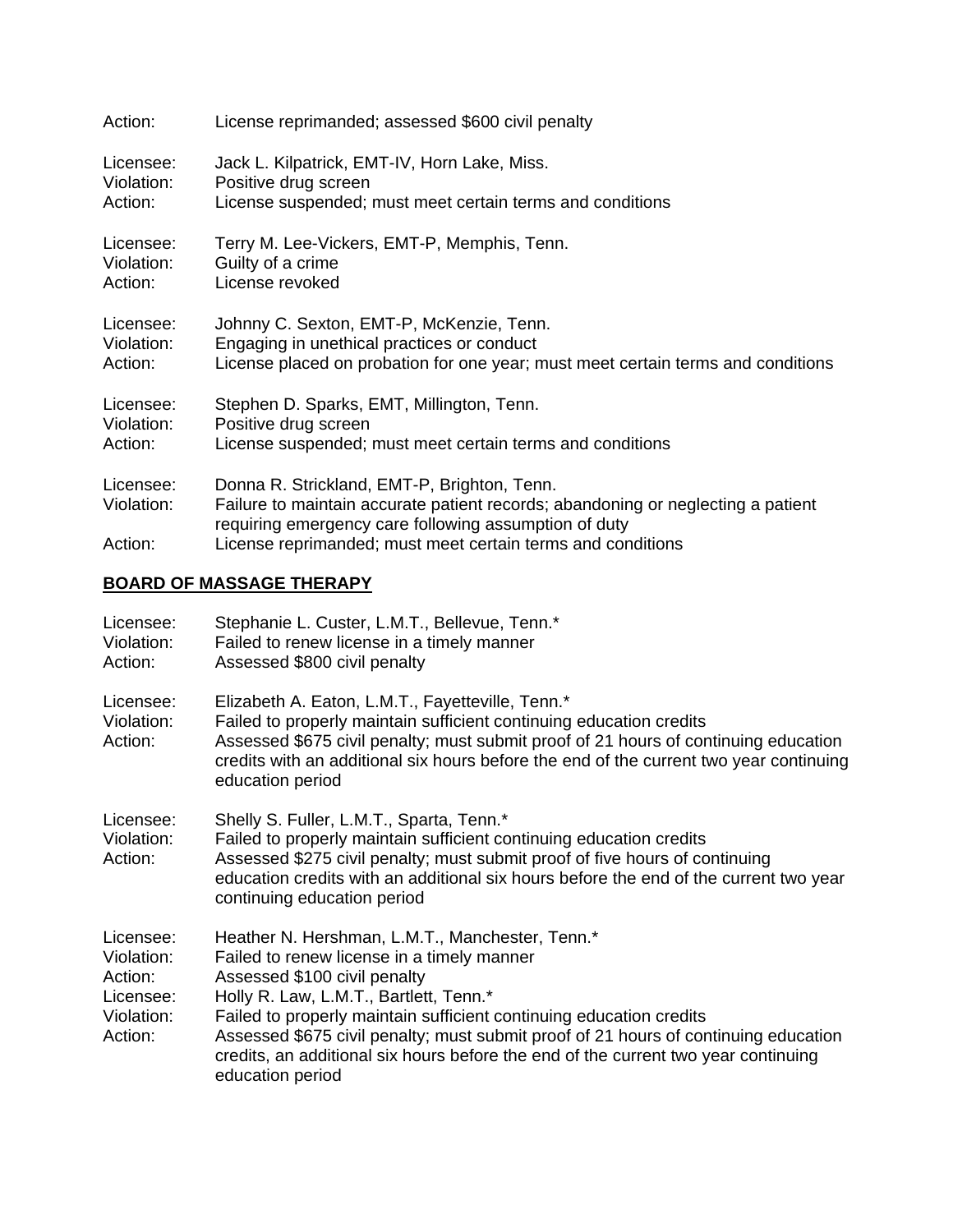| Licensee:<br>Violation:<br>Action: | Alice L. Power, L.M.T., Knoxville, Tenn.*<br>Failed to properly maintain sufficient continuing education credits<br>Assessed \$250 civil penalty; must submit proof of four hours of continuing<br>education credits with an additional six hours before the end of the current two year<br>continuing education period |
|------------------------------------|-------------------------------------------------------------------------------------------------------------------------------------------------------------------------------------------------------------------------------------------------------------------------------------------------------------------------|
| Licensee:<br>Violation:<br>Action: | Lee H. Smith, L.M.T., Jackson, Tenn.*<br>Failed to properly maintain sufficient continuing education credits<br>Assessed \$200 civil penalty; must submit proof of two hours of continuing<br>education credits with an additional six hours before the end of the current two year<br>continuing education period      |
| Licensee:<br>Violation:<br>Action: | Lorie A. Warren, L.M.T., Knoxville, Tenn.*<br>Failed to properly maintain sufficient continuing education credits<br>Assessed \$200 civil penalty; must submit proof of two hours of continuing<br>education credits with an additional six hours before the end of the current two year<br>continuing education period |
| Licensee:<br>Violation:<br>Action: | The Woodhouse Day Spa, Franklin, Tenn.*<br>Failed to renew license in timely manner<br>Assessed \$100 civil penalty                                                                                                                                                                                                     |

*\*These practitioners were disciplined on November 9, 2010.* 

## **BOARD OF MEDICAL EXAMINERS**

| Licensee:<br>Violation:<br>Action: | Bronwen Burwell, M.D., Old Hickory, Tenn.<br>Engaging in the practice of medicine when mentally or physically unable to do so<br>License summarily suspended                                                                                                                                                                              |
|------------------------------------|-------------------------------------------------------------------------------------------------------------------------------------------------------------------------------------------------------------------------------------------------------------------------------------------------------------------------------------------|
| Licensee:<br>Violation:<br>Action: | Allen R. Foster, M.D., Knoxville, Tenn.<br>Alleged over-prescribing of controlled medications<br>License restricted effective December 24, 2010, from writing prescriptions for<br>controlled substances, approving such prescriptions written by any other providers,<br>or supervising any other provider who writes such prescriptions |
| Licensee:<br>Violation:            | Philip W. Hunt, M.D., LaFayette, Tenn.<br>Unprofessional conduct; habitual intoxication or personal misuse of any drugs or<br>the use of intoxicating liquors, narcotics, controlled substances or other drugs or<br>stimulants in such a manner as to adversely affect the person's ability to practice<br>medicine                      |
| Action:                            | License suspended; must meet certain terms and conditions; assessed costs                                                                                                                                                                                                                                                                 |

### **BOARD OF NURSING**

| Licensee:  | Eustacia Y. Adams, R.N., Friendsville, Tenn.                                                                              |
|------------|---------------------------------------------------------------------------------------------------------------------------|
| Violation: | Failure to maintain patient records; removal of controlled substances without<br>authorization from a licensed prescriber |
| Action:    | License revoked; assessed \$1,000 civil penalty, plus costs                                                               |
| Licensee:  | Tina L. Baker, L.P.N., Chattanooga, Tenn.                                                                                 |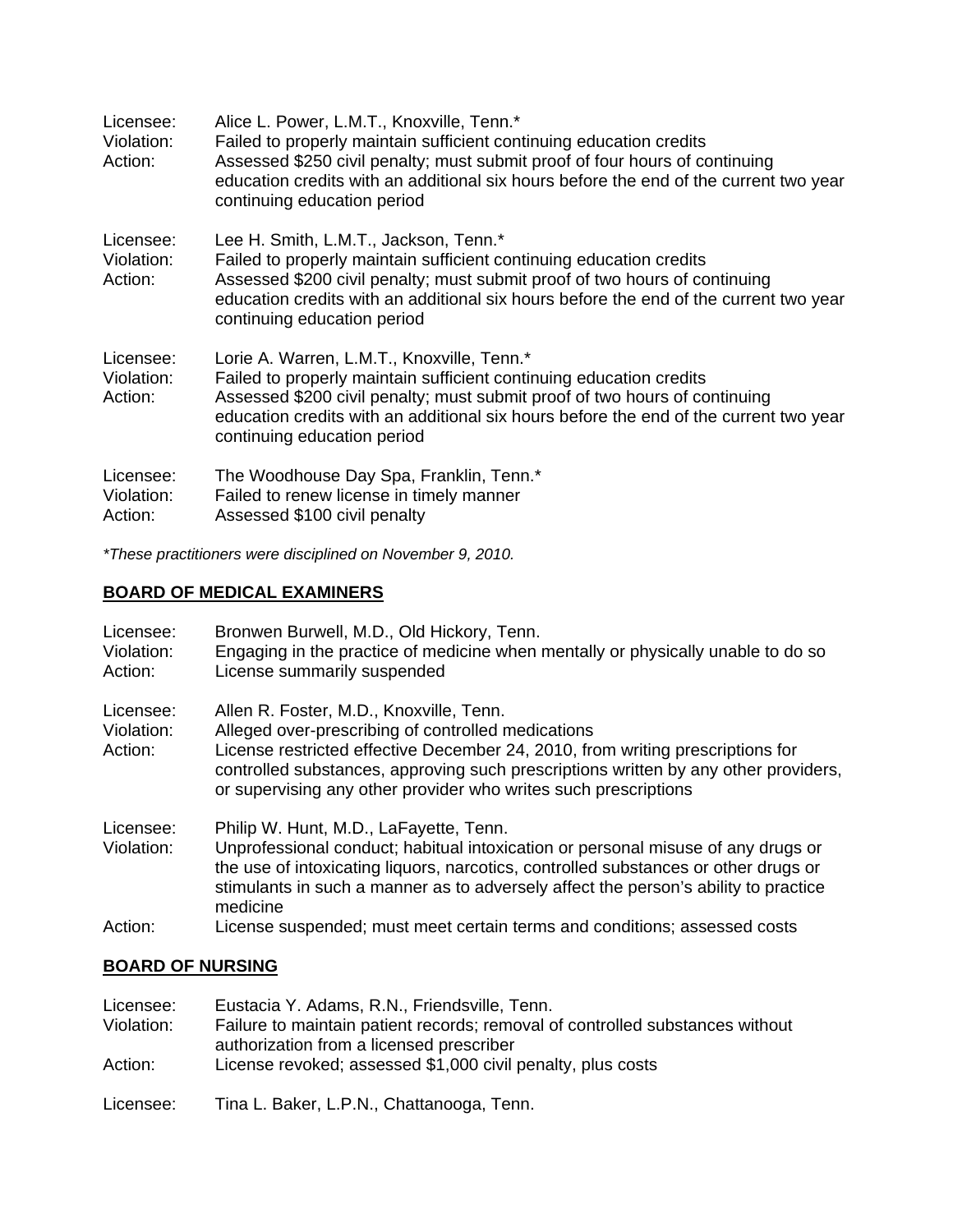| Violation:<br>Action:              | Failed to maintain advocacy with the Tennessee Professional Assistance Program<br>License suspended; must meet certain terms and conditions; assessed \$100 civil<br>penalty, plus costs                                                                                                                         |
|------------------------------------|------------------------------------------------------------------------------------------------------------------------------------------------------------------------------------------------------------------------------------------------------------------------------------------------------------------|
| Licensee:<br>Violation:<br>Action: | Angela M. Clapp, A.P.N., R.N., Jefferson City, Tenn.<br>Practiced without having a current certificate of fitness<br>A.P.N. certificate and R.N. license placed on probation for six months; must submit<br>30 hours of continuing education with a minimum of 15 hours in R.N. appropriate<br>scope of practice |
| Licensee:<br>Violation:<br>Action: | Elaina Consiglio, R.N., Madison, Tenn.<br>Violation of board order<br>License revoked; assessed costs                                                                                                                                                                                                            |
| Licensee:<br>Violation:            | Michelle Coyle, R.N., Goodlettsville, Tenn.<br>Unfit or incompetent by reason of negligence, habits or other cause; working while<br>impaired                                                                                                                                                                    |
| Action:                            | License suspended; must meet certain terms and conditions                                                                                                                                                                                                                                                        |
| Licensee:<br>Violation:            | Beverly Drake, R.N., Chattanooga, Tenn.<br>Addicted to the use of alcohol and/or drugs to the degree of interfering with nursing<br>duties; removed controlled substances without authorization from a license<br>prescriber                                                                                     |
| Action:                            | License suspended; must meet certain terms and conditions                                                                                                                                                                                                                                                        |
| Licensee:<br>Violation:<br>Action: | Marley D. Duff, R.N., Smyrna, Tenn.<br>Impersonating another licensed practitioner<br>License placed on probation to run concurrent with contract already in place with<br>the Tennessee Professional Assistance Program                                                                                         |
| Licensee:<br>Violation:<br>Action: | Coy L. Ellis, R.N., Ringgold, Ga.<br>Addicted to alcohol or drugs to the degree of interfering with nursing duties<br>License placed on probation to run concurrent with monitoring contract already in<br>place with the Tennessee Professional Assistance Program.                                             |
| Licensee:<br>Violation:<br>Action: | Sheila Elmendorf, A.P.N., R.N., Collegedale, Tenn.<br>Practicing outside the scope of practice<br>A.P.N. certificate revoked; must complete one continuing education course in ethics<br>for R.N. license                                                                                                        |
| Licensee:<br>Violation:            | Leslie C. Forbes, R.N., Jackson, Tenn.<br>Making false or materially incorrect, inconsistent or unintelligible entries in patient<br>records; being under the influence of alcoholic beverages or drugs which impair<br>judgment while on duty                                                                   |
| Action:                            | License revoked; assessed \$1,000 civil penalty, plus costs                                                                                                                                                                                                                                                      |
| Licensee:<br>Violation:            | Angela B. Gokey, L.P.N., Manchester, Tenn.<br>Unfit or incompetent by reason of negligence, habits or other cause; mentally<br>incompetent                                                                                                                                                                       |
| Action:                            | License voluntarily surrendered/revoked                                                                                                                                                                                                                                                                          |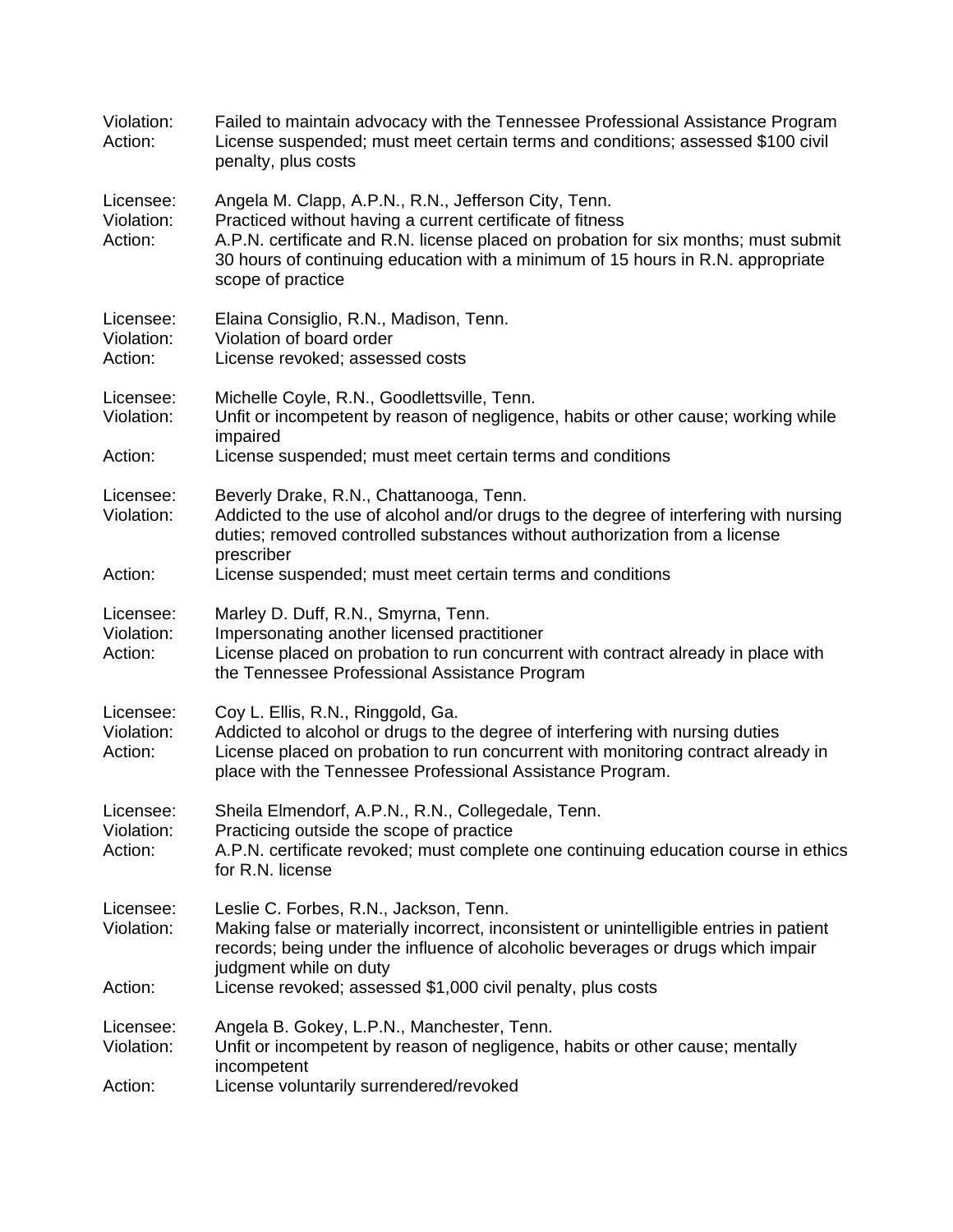| Licensee:<br>Violation:<br>Action: | Andrew Griffith, L.P.N., Church Hill, Tenn.<br>Violation of board order<br>License revoked; assessed \$1,000 civil penalty, plus costs                                                                                                                                                                                                                  |
|------------------------------------|---------------------------------------------------------------------------------------------------------------------------------------------------------------------------------------------------------------------------------------------------------------------------------------------------------------------------------------------------------|
| Licensee:<br>Violation:            | Stephanie L. Joseph, L.P.N., Knoxville, Tenn.<br>Removed controlled substances without authorization from a licensed prescriber;<br>making false or materially incorrect, inconsistent or unintelligible entries in patient<br>records; being under the influence of alcoholic beverages, or drugs which impair<br>judgment while on duty               |
| Action:                            | License revoked; assessed \$1,000 civil penalty                                                                                                                                                                                                                                                                                                         |
| Licensee:<br>Violation:<br>Action: | Cher LaRue-Swaggerty, R.N., Knoxville, Tenn.<br>Disciplinary action taken by the state of Kentucky<br>License revoked; assessed \$1,000 civil penalty, plus costs                                                                                                                                                                                       |
| Licensee:<br>Violation:            | Lugenia A. (Washington) Martin, L.P.N., Memphis, Tenn.<br>Violating of board order                                                                                                                                                                                                                                                                      |
| Action:                            | License suspended; must meet certain terms and conditions                                                                                                                                                                                                                                                                                               |
| Licensee:<br>Violation:            | Renee Mathis, R.N., Eads, Tenn.<br>Failure to maintain accurate patient records; removing controlled substances<br>without authorization from a licensed prescriber                                                                                                                                                                                     |
| Action:                            | License placed on probation to run concurrent with monitoring contract already in<br>place with the Tennessee Professional Assistance Program                                                                                                                                                                                                           |
| Licensee:<br>Violation:<br>Action: | Erin May, R.N., Nashville, Tenn.<br>Guilty of a crime<br>License revoked; assessed \$1,000 civil penalty, plus costs                                                                                                                                                                                                                                    |
| Licensee:<br>Violation:<br>Action: | Anita C. Payton, L.P.N., Goodlettsville, Tenn.<br>Unfit or incompetent by reason of negligence, habits or other cause; being under<br>the influence of alcoholic beverages or drugs which impair judgment while on duty<br>License revoked; assessed \$1,000 civil penalty, plus costs                                                                  |
| Licensee:<br>Violation:<br>Action: | Christy M. Robertson, R.N., Lexington, Tenn.<br>Failure to maintain accurate medication documentation; removed controlled<br>substances without authorization from a licensed prescriber; being under the<br>influence of alcoholic beverages or drugs which impair judgment while on duty<br>License suspended; must meet certain terms and conditions |
|                                    |                                                                                                                                                                                                                                                                                                                                                         |
| Licensee:<br>Violation:            | Stephanie A. Rutledge, R.N., Smyrna, Tenn.<br>Guilty of a crime; making false or materially incorrect, inconsistent or unintelligible<br>entries in patient records                                                                                                                                                                                     |
| Action:                            | License placed on probation to run concurrent with monitoring contract already in<br>place with the Tennessee Professional Assistance Program                                                                                                                                                                                                           |
| Licensee:<br>Violation:<br>Action: | Angela M. Santora, L.P.N., Chattanooga, Tenn.<br>Failure to maintain accurate medication documentation; removed controlled<br>substances without authorization from a licensed prescriber<br>License revoked; assessed \$1,000 civil penalty, plus costs                                                                                                |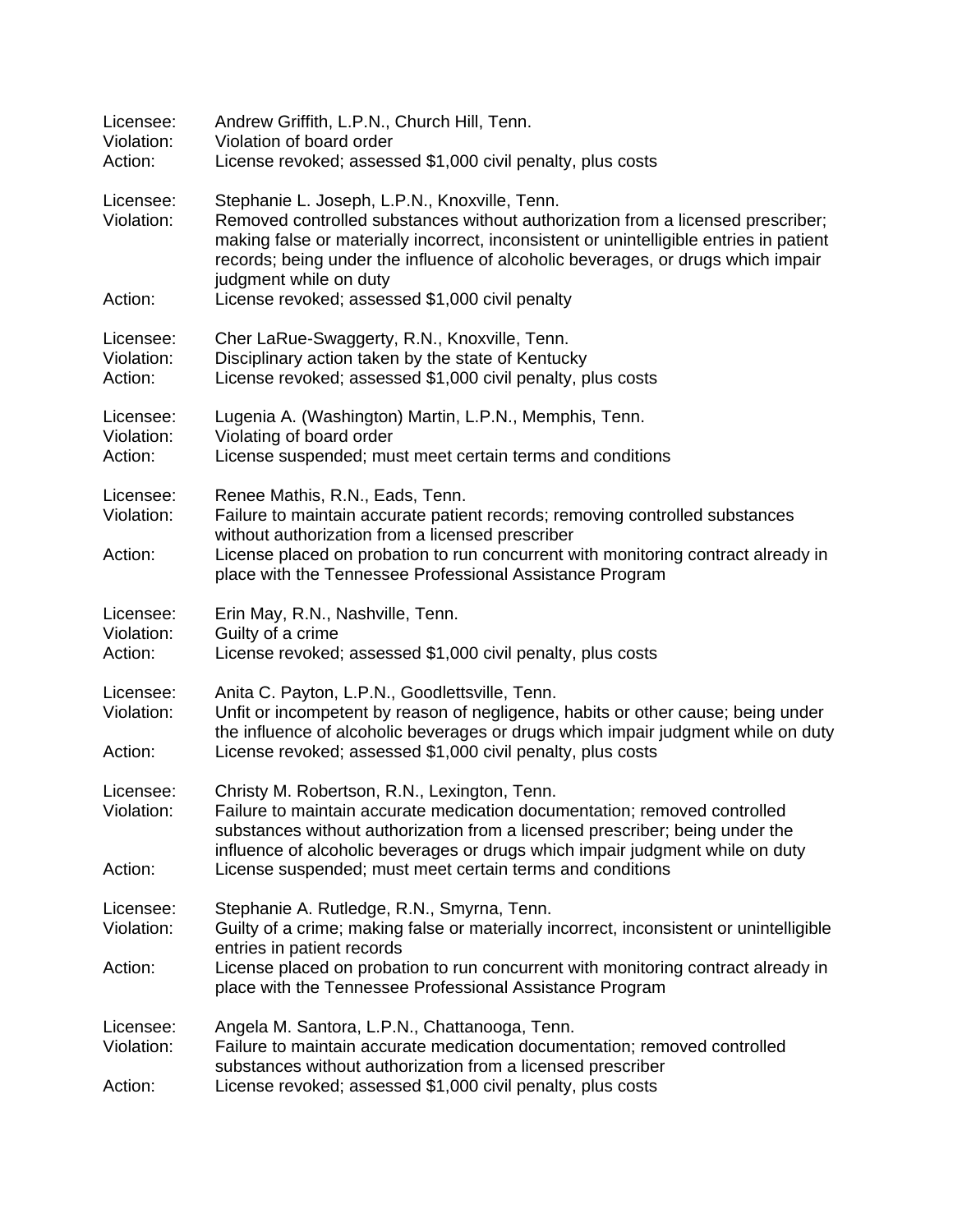| Licensee:<br>Violation:<br>Action: | Melissa K. Sawtelle, R.N., Memphis, Tenn.<br>Failure to maintain accurate patient records; made false or materially incorrect,<br>inconsistent or unintelligible entries in patient record<br>License suspended; must meet certain terms and conditions; must submit 30 hours<br>of continuing education with at least 15 in charting and documentation |
|------------------------------------|---------------------------------------------------------------------------------------------------------------------------------------------------------------------------------------------------------------------------------------------------------------------------------------------------------------------------------------------------------|
| Licensee:                          | Stacey A. (Reynolds) Simmons, L.P.N., Obion, Tenn.                                                                                                                                                                                                                                                                                                      |
| Violation:                         | Impersonating another licensed practitioner                                                                                                                                                                                                                                                                                                             |
| Action:                            | License suspended; must meet certain terms and conditions                                                                                                                                                                                                                                                                                               |
| Licensee:                          | Cynthia D. Sturgill, R.N., Elizabethton, Tenn.                                                                                                                                                                                                                                                                                                          |
| Violation:                         | Action taken by the state of California                                                                                                                                                                                                                                                                                                                 |
| Action:                            | License voluntarily surrendered/revoked                                                                                                                                                                                                                                                                                                                 |
| Licensee:<br>Violation:<br>Action: | Nathan K. Vega, R.N., Chattanooga, Tenn.<br>Guilty of a crime; being under the influence of alcoholic beverages or drugs which<br>impair judgment while on duty<br>License revoked                                                                                                                                                                      |
| Licensee:                          | Whitney Taylor Walker, R.N., Chattanooga, Tenn.                                                                                                                                                                                                                                                                                                         |
| Violation:                         | Violation of board order                                                                                                                                                                                                                                                                                                                                |
| Action:                            | License voluntarily surrendered/revoked                                                                                                                                                                                                                                                                                                                 |
| Licensee:<br>Violation:<br>Action: | Penny L. Whitehead, L.P.N., Hampton, Tenn.<br>Guilty of a crime; guilty of fraud or deceit in procuring or attempting to procure a<br>license<br>License placed on probation; must meet certain terms and conditions                                                                                                                                    |
| Licensee:                          | Ashley L. Williams, L.P.N., Darden, Tenn.                                                                                                                                                                                                                                                                                                               |
| Violation:                         | Removed controlled substances without authorization from a licensed prescriber                                                                                                                                                                                                                                                                          |
| Action:                            | License voluntarily surrendered/revoked                                                                                                                                                                                                                                                                                                                 |
| Licensee:<br>Violation:<br>Action: | Marian D. Williams, L.P.N., Morristown, Tenn.<br>Removed controlled substances without authorization from a licensed prescriber;<br>working while impaired<br>License suspended; must meet certain terms and conditions; assessed costs                                                                                                                 |
| Licensee:                          | Debra S. Wolford, R.N., Selmer, Tenn.                                                                                                                                                                                                                                                                                                                   |
| Violation:                         | Unprofessional conduct                                                                                                                                                                                                                                                                                                                                  |
| Action:                            | License revoked; assessed \$1,000 civil penalty, plus costs                                                                                                                                                                                                                                                                                             |
| Licensee:                          | Janice L. B. Wynn, L.P.N., Covington, Tenn.                                                                                                                                                                                                                                                                                                             |
| Violation:                         | Unprofessional conduct                                                                                                                                                                                                                                                                                                                                  |
| Action:                            | License suspended; must meet certain terms and conditions                                                                                                                                                                                                                                                                                               |

## **BOARD OF PROFESSIONAL COUNSELORS, MARITAL & FAMILY THERAPISTS, AND CLINICAL PASTORAL THERAPISTS**

Licensee: Marsha Wright, L.P.C., White House, Tenn. Violation: Inappropriate conduct with a client